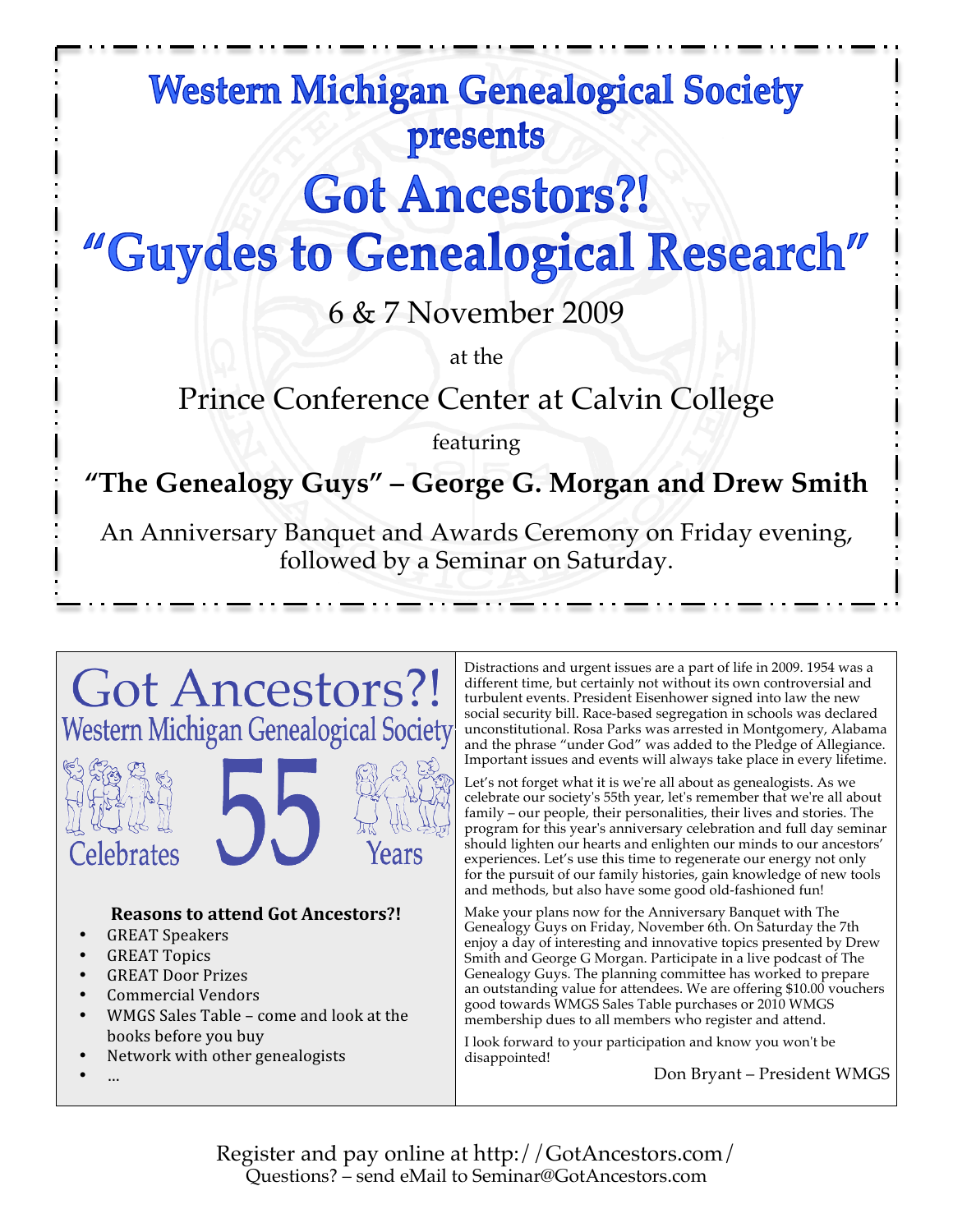

### **Got Ancestors?! Registration Form**

(use coupon code **Lakeland** when registering online)



#### **If you have Internet access please help us out by using the online registration form at**

**http://GotAncestors.com/registration/**. Your use of the online form means that we (I) don't have to enter the information myself. You can choose to pay online using PayPal, or print out your completed form from your online registration and mail it to us with your payment. If you don't have Internet access, please complete the form below.

Each person registering for Got Ancestors?! – "Guydes to Genealogical Research" should fill out a separate form. You can use this form to order an extra banquet ticket for a partner who will be accompanying you to the banquet on Friday night, but NOT attending the conference on Saturday.

|                     | First Name:                    |                                                                                                                                                                                                                                                                                                                                                                                                                               |                                  | Last Name: ____                                                   |                                       |                                                 |
|---------------------|--------------------------------|-------------------------------------------------------------------------------------------------------------------------------------------------------------------------------------------------------------------------------------------------------------------------------------------------------------------------------------------------------------------------------------------------------------------------------|----------------------------------|-------------------------------------------------------------------|---------------------------------------|-------------------------------------------------|
| Street:             |                                |                                                                                                                                                                                                                                                                                                                                                                                                                               | City:                            |                                                                   | State:                                | Zip:                                            |
| eMail:              |                                |                                                                                                                                                                                                                                                                                                                                                                                                                               |                                  | (even if mailing in this form, please include your eMail address) |                                       |                                                 |
|                     | <b>Got Ancestors?! Seminar</b> |                                                                                                                                                                                                                                                                                                                                                                                                                               |                                  |                                                                   |                                       |                                                 |
|                     |                                | Please choose ONE class from each of the 3 sessions listed below. Note that you are not bound to attend that class,<br>but we do want to get an indication of how many people wish to attend each class. (If you're using this form<br>ONLY for banquet tickets, choose None for each session.                                                                                                                                |                                  |                                                                   |                                       |                                                 |
|                     |                                | Session 1<br>Session 2<br>Session 3                                                                                                                                                                                                                                                                                                                                                                                           | $1A\Box$<br>$2A\Box$<br>$3A\Box$ | $1B\Box$<br>$2B\Box$<br>$3B\Box$                                  | None  <br>None <sup>[</sup><br>None [ |                                                 |
|                     |                                | Fee before 16 October 2009 = $$50.$ After 15 October 2009 = $$60$<br>Note this includes Deli Delight Lunch (the same great lunch we had last year).                                                                                                                                                                                                                                                                           |                                  |                                                                   |                                       | Registration                                    |
|                     | <b>Anniversary Banquet</b>     |                                                                                                                                                                                                                                                                                                                                                                                                                               |                                  |                                                                   |                                       |                                                 |
|                     |                                | If you wish to attend the 55 <sup>th</sup> Anniversary Banquet and Awards Dinner with keynote speakers "The Genealogy<br>Guys", please indicate your choice of meal(s) here. You can also order a meal for people other than yourself - a<br>partner/guest for example. All meals include water, tea, coffee, and anniversary cake dessert.<br>Macadamia Crusted Walleye - Fresh walleye fillet encrusted with Macadamia nuts |                                  |                                                                   |                                       |                                                 |
|                     |                                | and topped with a lime citrus butter accompanied by diced red skin potatoes. \$25                                                                                                                                                                                                                                                                                                                                             |                                  |                                                                   |                                       | \$                                              |
|                     |                                | Michigan Pork Tenderloin - Apple marinated pork tenderloin slices, served with a<br>salsa made with dried Michigan cherries. Accompanied by three cheese au gratin<br>potatoes. \$26                                                                                                                                                                                                                                          |                                  |                                                                   |                                       | \$.                                             |
|                     |                                | Prime Rib of Beef - Cut of prime rib rubbed with garlic, shallots and herb<br>seasonings, slow roasted and finished with a Merlot enhanced au jus and served<br>with fingerling potatoes \$28                                                                                                                                                                                                                                 |                                  |                                                                   |                                       | \$                                              |
|                     |                                | Portabella Mushroom Ravioli - Ravioli filled with a unique blend of peppers,<br>onions, and mushrooms and drizzled with light olive oil and lemon sauce.<br>Garnished with arugula and roasted pine nuts that give this dish a nice earthy<br>flavor. \$22                                                                                                                                                                    |                                  |                                                                   |                                       | \$                                              |
| <b>Joining WMGS</b> |                                |                                                                                                                                                                                                                                                                                                                                                                                                                               |                                  |                                                                   |                                       |                                                 |
|                     |                                | Check here if you wish to also join WMGS (see below) \$20                                                                                                                                                                                                                                                                                                                                                                     |                                  |                                                                   |                                       |                                                 |
|                     |                                |                                                                                                                                                                                                                                                                                                                                                                                                                               |                                  |                                                                   | <b>TOTAL</b>                          |                                                 |
|                     |                                | Seminar attendees who are WMGS Members will receive<br>a \$10 voucher in their registration package. This voucher<br>can be used at the WMGS Sales Table, or can be used                                                                                                                                                                                                                                                      |                                  | Roger Moffat                                                      | Got Ancestors?! Registration          | Please make cheque payable to WMGS and mail to: |

3020 76th St SE

Caledonia, MI 49316-8398

Register and pay online at http://GotAncestors.com/ Questions? – send eMail to Seminar@GotAncestors.com

toward your 2010 Membership. Membership is \$20 per

year for members living in the USA.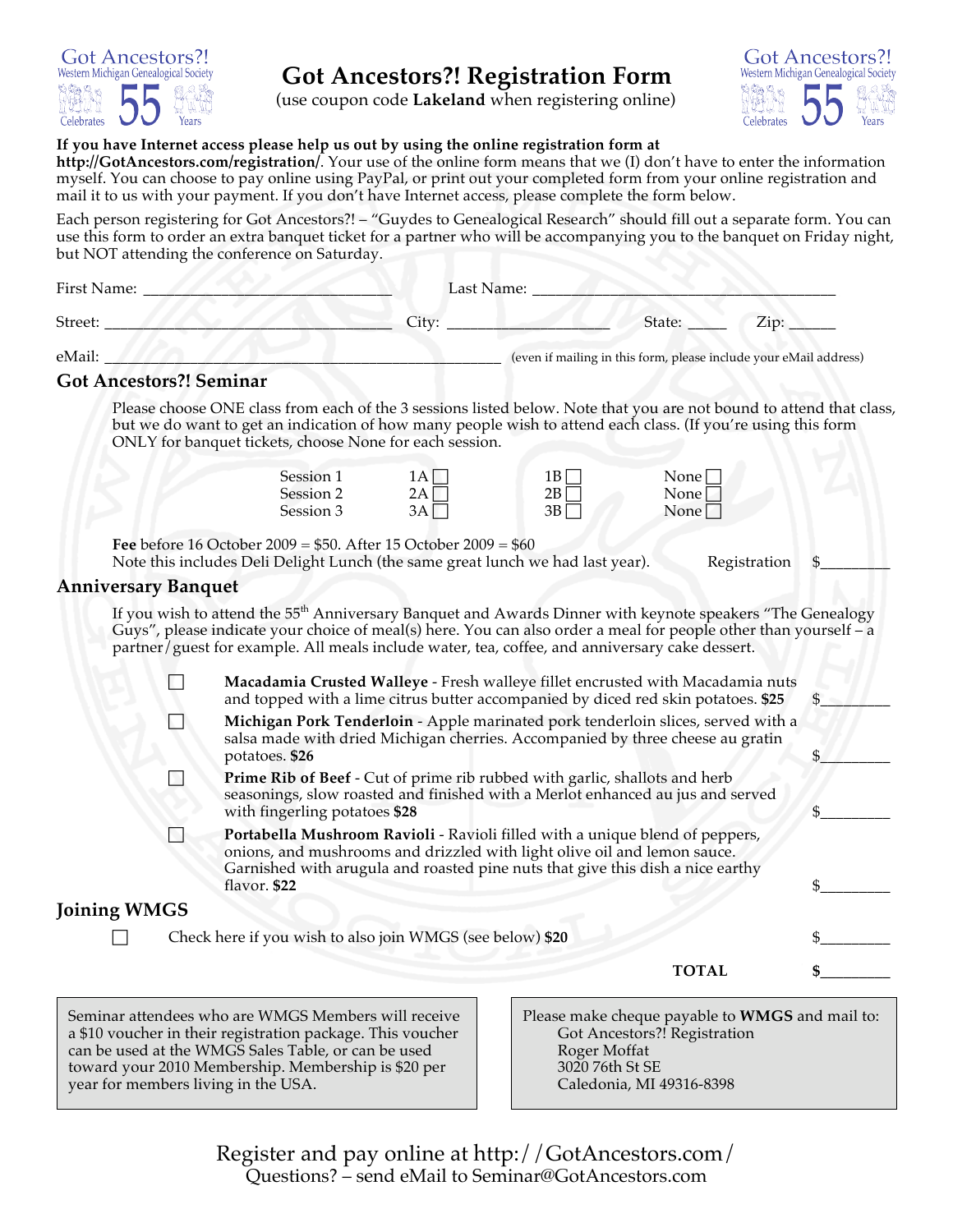#### **Got Ancestors?!** Western Michigan Genealogical Society 1821 1Å Celebrates A Years



#### **Friday 6 November 2009**

 $6:30 -$ 10 PM WMGS' 55<sup>th</sup> Anniversary Banquet and Awards Ceremony. Keynote will be delivered by "The Genealogy Guys" who will give a presentation on "The Ups and Downs of Researching a Circus Family"..

|                    | <b>Saturday 7 November 2009</b>                                                                                                                                                                                                                                                                                                                                                                                                                                                                                                                                                                                                                                                                                                                                                                                                                                                                                                                                   |                                                                                                                                                                                                                                                                                                                                           |  |  |  |  |  |
|--------------------|-------------------------------------------------------------------------------------------------------------------------------------------------------------------------------------------------------------------------------------------------------------------------------------------------------------------------------------------------------------------------------------------------------------------------------------------------------------------------------------------------------------------------------------------------------------------------------------------------------------------------------------------------------------------------------------------------------------------------------------------------------------------------------------------------------------------------------------------------------------------------------------------------------------------------------------------------------------------|-------------------------------------------------------------------------------------------------------------------------------------------------------------------------------------------------------------------------------------------------------------------------------------------------------------------------------------------|--|--|--|--|--|
| 9:00               | Registration.                                                                                                                                                                                                                                                                                                                                                                                                                                                                                                                                                                                                                                                                                                                                                                                                                                                                                                                                                     |                                                                                                                                                                                                                                                                                                                                           |  |  |  |  |  |
| $9:30 -$<br>10:30  | 1A - The Genealogist as CSI<br>Why are genealogical research and crime scene<br>investigation similar? What are the steps in gathering and<br>successfully analyzing evidence? The collection, analysis<br>and comparison of evidence are the key to genealogical<br>problem solving, analogous to the work of a crime scene<br>investigator.<br>This session examines the parallels between criminal<br>forensics and genealogical research. Learn step-by-step<br>methodologies to help you succeed as a genealogical CSI.                                                                                                                                                                                                                                                                                                                                                                                                                                      | 1B - The Family History in your Cells: Using DNA for<br><b>Genealogical Research</b><br>Afraid to try DNA as a research tool because the science<br>seems intimidating? This overview will explain how DNA<br>relates to genealogy, what kinds of DNA tests are available,<br>and how researchers can share test results with each other. |  |  |  |  |  |
|                    | <b>BREAK</b>                                                                                                                                                                                                                                                                                                                                                                                                                                                                                                                                                                                                                                                                                                                                                                                                                                                                                                                                                      |                                                                                                                                                                                                                                                                                                                                           |  |  |  |  |  |
| $11:15 -$<br>12:15 | 2A - Bring 'em Back to Life: Developing an Ancestor<br>Profile<br>In the course of our genealogical research, we often become<br>engrossed in the collection of information snippets, failing<br>to put them into a logical perspective. We lose sight of the<br>fact that the people we're tracing participated in the life of<br>their historical times, led complex lives, and interacted with<br>one another.<br>This seminar presents a methodology and a structured<br>model for taking the details you collect about your ancestor<br>and creating a biographical profile.                                                                                                                                                                                                                                                                                                                                                                                 | 2B - Dear Genealogy Diary: Today I Made a Great<br><b>Discovery</b><br>Genealogical researchers have long been encouraged to<br>maintain a research log. Learn how to maintain an online<br>research log that can be accessed by you no matter where<br>you are and that can be shared with family and other<br>researchers.              |  |  |  |  |  |
|                    | <b>LUNCH</b>                                                                                                                                                                                                                                                                                                                                                                                                                                                                                                                                                                                                                                                                                                                                                                                                                                                                                                                                                      |                                                                                                                                                                                                                                                                                                                                           |  |  |  |  |  |
| $1:30 -$<br>2:30   | 3A - Planning a Very Successful Genealogical Research<br>Trip<br>Regardless of whether you're going to the library or<br>heading out on a genealogical vacation, advance<br>preparation is essential. You have to know who you are<br>researching, what information you hope to find, what<br>resources are available, and where to find them.<br>This seminar discusses numerous resources you can use to<br>prepare for the most effective genealogical research trips<br>you'll ever make. We'll examine books, periodicals, maps,<br>Web pages, Internet mailing lists, city governments,<br>libraries and archives, genealogical and historical societies,<br>family associations, church secretaries, sextons and other<br>resources you should use to gather advance information to<br>help develop your research schedule.<br>Learn to maximize your research time the way<br>professionals do it, and return home with a genealogical<br>treasure trove. | 3B - Kicking the Tires of Popular Genealogy Software<br>Whether you're deciding on your first genealogy software,<br>or thinking of switching, you'll want to hear the pluses and<br>minuses of each of the most popular packages. What should<br>you be looking for in a genealogy database software<br>product?                         |  |  |  |  |  |
|                    | <b>BREAK</b>                                                                                                                                                                                                                                                                                                                                                                                                                                                                                                                                                                                                                                                                                                                                                                                                                                                                                                                                                      |                                                                                                                                                                                                                                                                                                                                           |  |  |  |  |  |
| $3:15-$<br>4:15    | The Genealogy Guys Podcast LIVE. This session will be the recording of a podcast that will be broadcast by The<br>Genealogy Guys. They will have a latest news segment, and then answer questions from seminar attendees.                                                                                                                                                                                                                                                                                                                                                                                                                                                                                                                                                                                                                                                                                                                                         |                                                                                                                                                                                                                                                                                                                                           |  |  |  |  |  |

Register and pay online at http://GotAncestors.com/ Questions? – send eMail to Seminar@GotAncestors.com